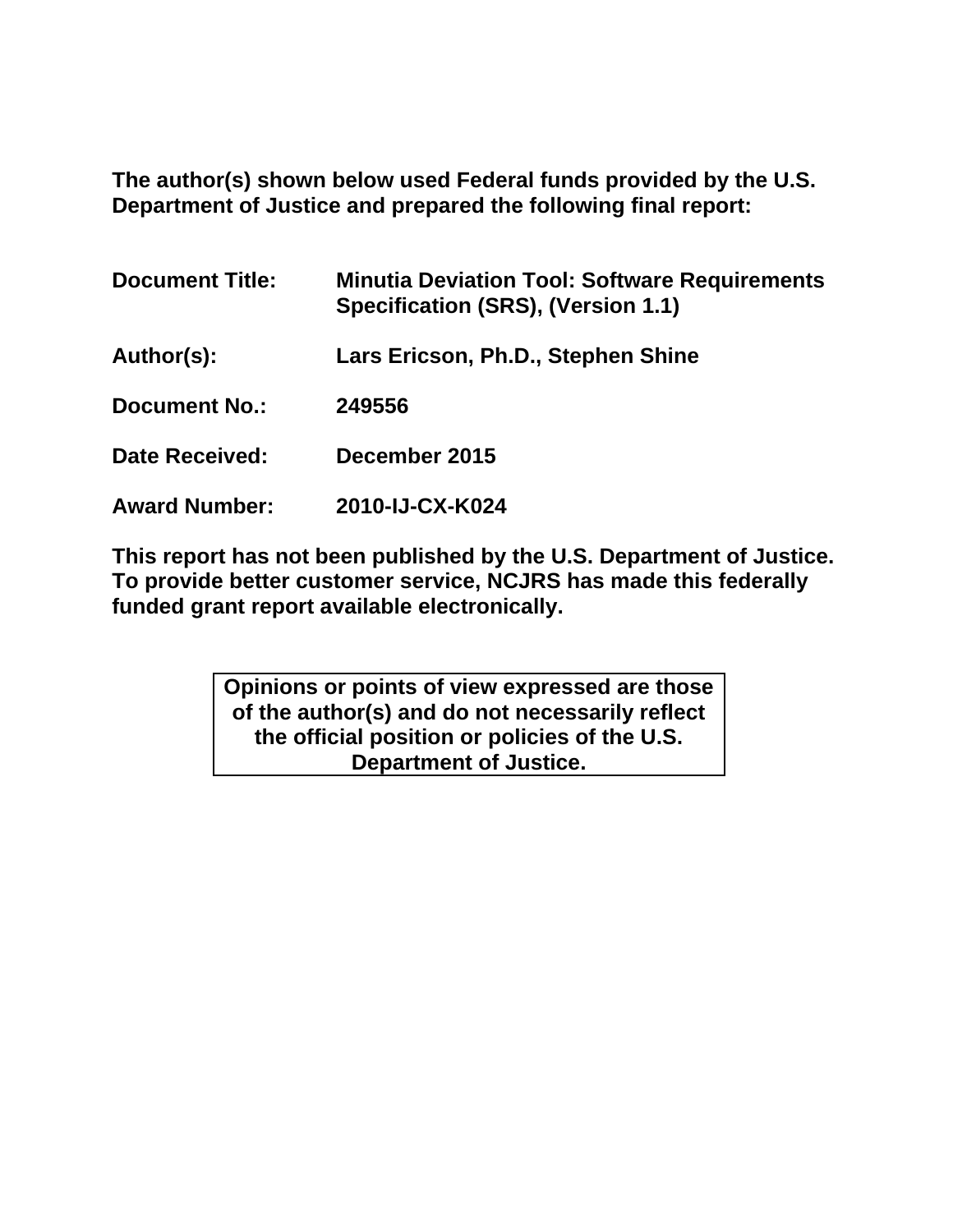# **Minutia Deviation Tool: Software Requirements Specification (SRS)**

(Version 1.1)

**June 12, 2014** 

**DOJ Office of Justice Programs National Institute of Justice** 

**Sensor, Surveillance, and Biometric Technologies (SSBT) Center of Excellence (CoE)** 



**Prepared for Defense Biometrics & Forensics OSD AT&L, ASD(R&E)** 



International Corporation . **ManTech Advanced Systems International 1000 Technology Drive, Suite 3310 Fairmont, West Virginia 26554 Telephone: (304) 368-4120 Fax: (304) 366-8096**

**Dr. Lars Ericson, Director** 

**Steve Shine (Azimuth, Inc.)** 

## **UNCLASSIFIED**

**This project was supported by Award No. 2010-IJ-CX-K024, awarded by the National Institute of Justice, Office of Justice Programs, U.S. Department of Justice. The opinions, findings, and conclusions or recommendations expressed in this publication are those of the author(s) and do not necessarily reflect those of the Department of Justice.**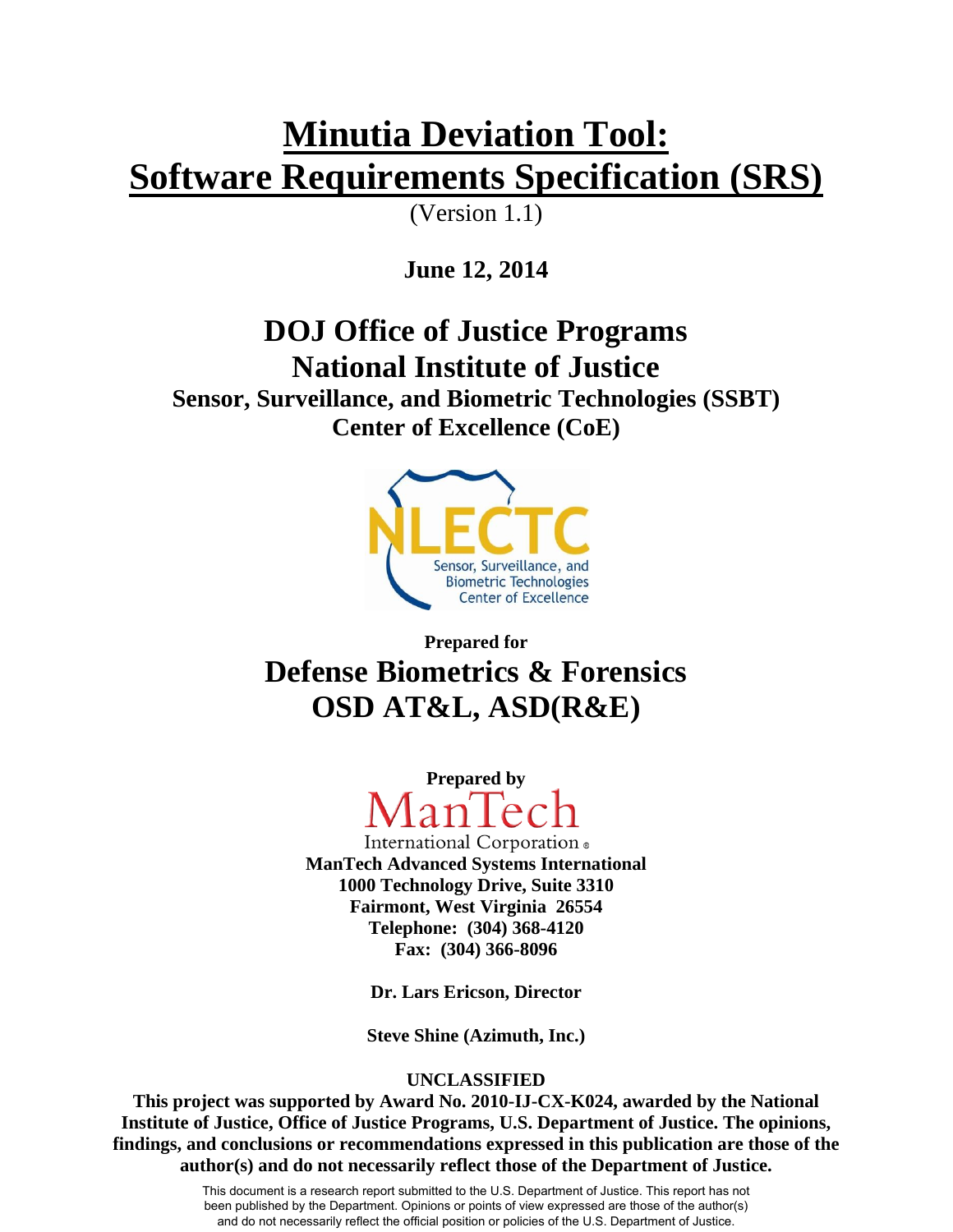## **TABLE OF CONTENTS**

#### **UNCLASSIFIED**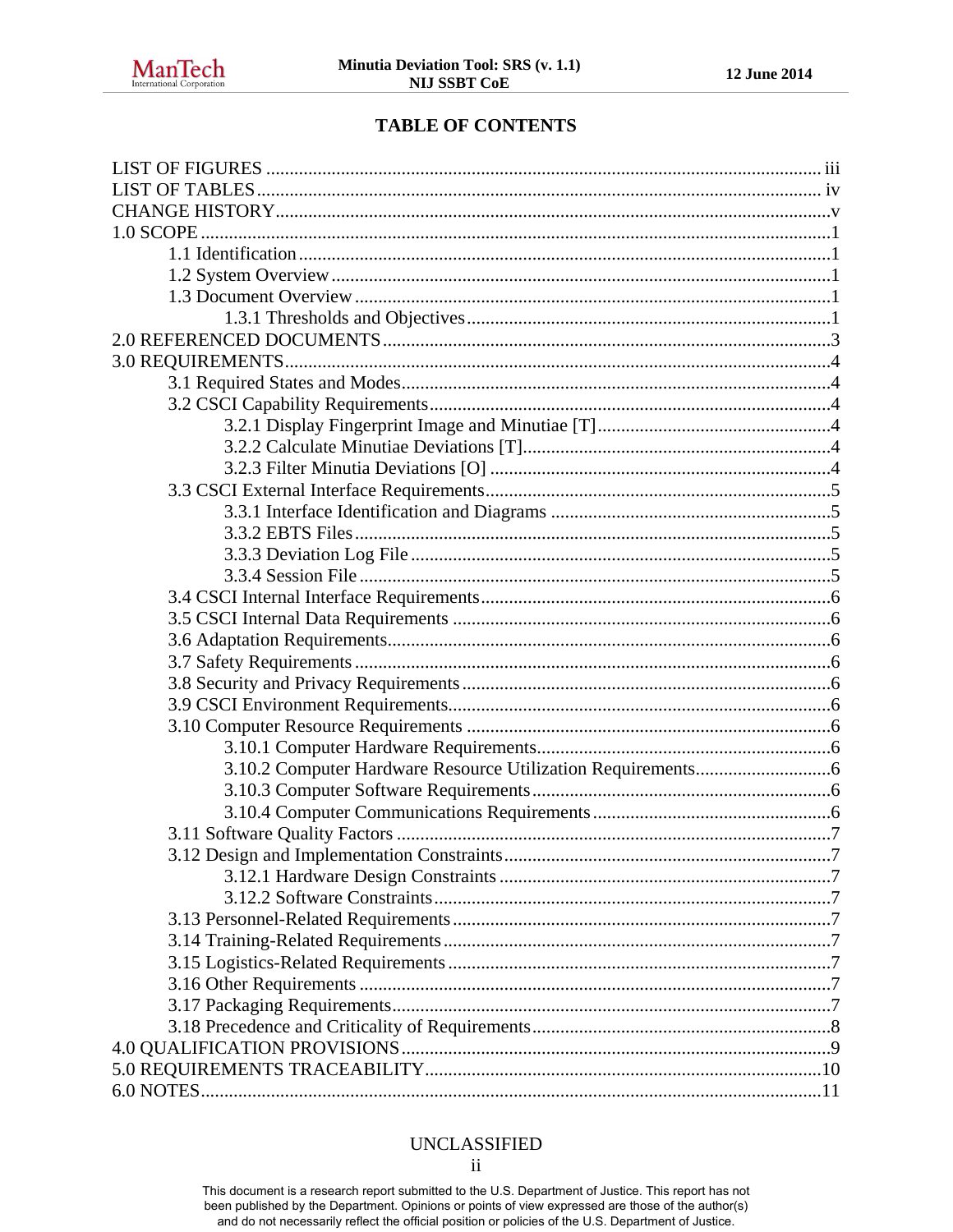

## **LIST OF FIGURES**

<span id="page-3-0"></span>

#### UNCLASSIFIED iii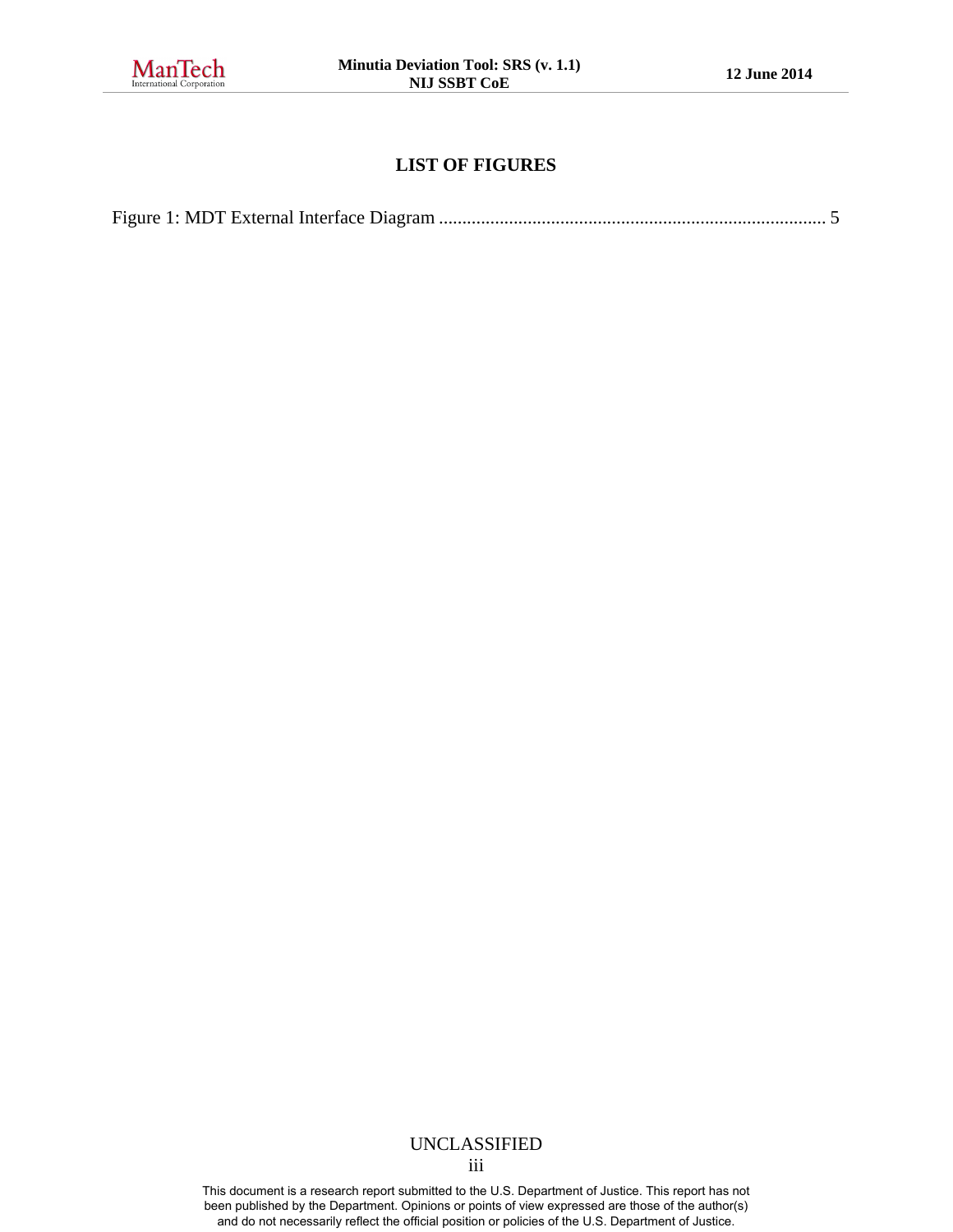<span id="page-4-0"></span>

#### **LIST OF TABLES**

#### UNCLASSIFIED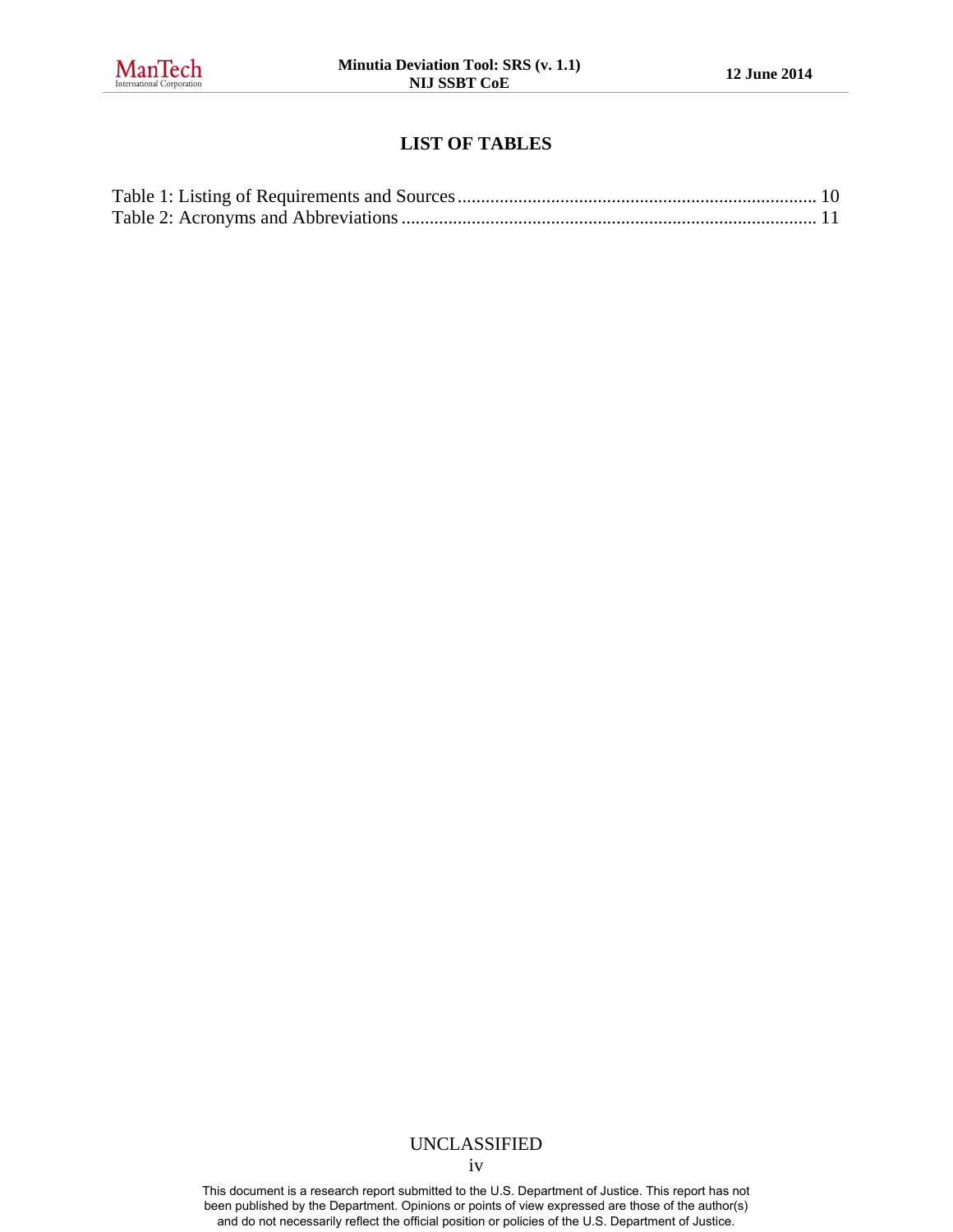#### **CHANGE HISTORY**

<span id="page-5-0"></span>

| <b>Version/</b> | <b>Revision</b> | Description of Change                  |
|-----------------|-----------------|----------------------------------------|
| <b>Revision</b> | <b>Date</b>     |                                        |
| 1.0             | 06/05/14        | <b>Final Draft for Customer Review</b> |
| 1.1             | 06/12/14        | <b>Final Revised Document</b>          |

#### UNCLASSIFIED

v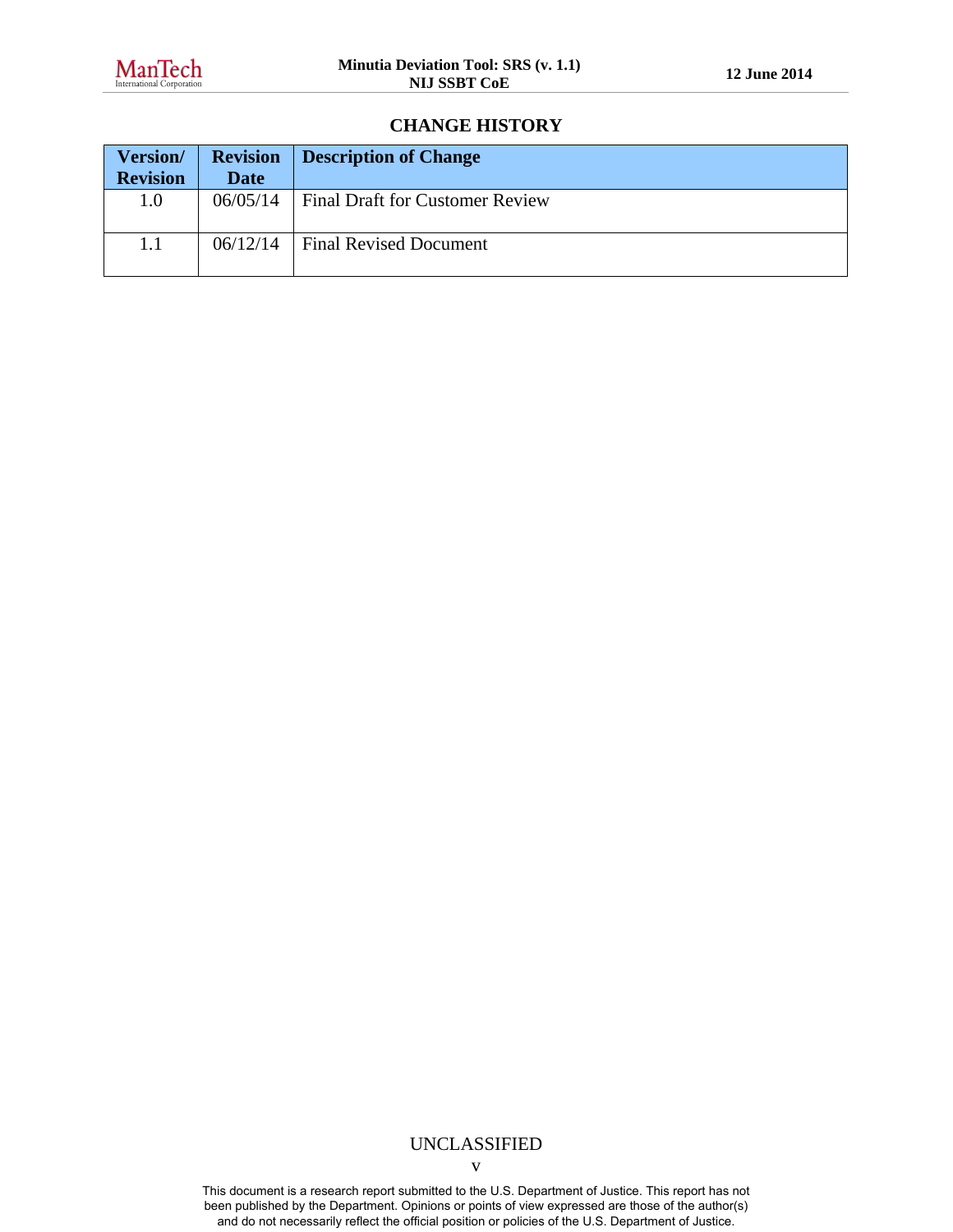## <span id="page-6-0"></span>**1.0 SCOPE**

## <span id="page-6-1"></span>**1.1 Identification**

Minutia Deviation Tool (MDT), version 1.0 (beta)

## <span id="page-6-2"></span>**1.2 System Overview**

The MDT is a prototype Computer Software Configuration Item (CSCI) (i.e., software utility) that shall aid a user in designating equivalent minutia pairs across two fingerprint biometric images and calculating the pair's minutia spatial deviations. MDT shall serve as a tool to support research and analysis of contactless and contact-based fingerprint data.

No prior software development exists for the MDT.

The tool shall be used by biometrics researchers in academia, government, and industry, as designated and distributed by the sponsors, in an independent manner without operations or maintenance support from the developer. The MDT version being developed shall be in a Beta state, not suitable for general release, but possessing suitable stability for use by knowledgeable and experienced researchers.

MDT development is part of the Contactless Fingerprint Research (Phase 2) project. The effort is sponsored by the Director, Defense Biometrics and Forensics in partnership with the National Institute of Justice (NIJ).

The MDT is being developed by ManTech Advanced Systems International, Inc. (and its subcontractor, Azimuth, Inc.) under the National Institute of Justice (NIJ) Sensor, Surveillance, and Biometric Technologies (SSBT) Center of Excellence (CoE) cooperative agreement (Award# 2010-IJ-CX-K024). The NIJ SSBT CoE is a center within the National Law Enforcement and Corrections Technology Center (NLECTC) System. The Center provides scientific and technical support to NIJ's R&D efforts. The Center also provides technology assistance, information, and support to criminal justice agencies. The Center supports the sensor and surveillance portfolio and biometrics portfolio. The CoEs are the authoritative resource within the NLECTC System for both practitioners and developers in their technology area(s) of focus. The primary role of the CoEs is to assist in the transition of law enforcement technology from the laboratory into practice by first adopters.

## <span id="page-6-3"></span>**1.3 Document Overview**

The Software Requirements Specification (SRS) document specifies the required functionality, capabilities, computer interfaces, and usability for the MDT.

## <span id="page-6-4"></span>**1.3.1 Thresholds and Objectives**

Each requirement shall have a threshold value or an objective value. Requirements labeled [T] indicate Threshold requirements. Requirements labeled [O] indicate Objective requirements.

## UNCLASSIFIED

1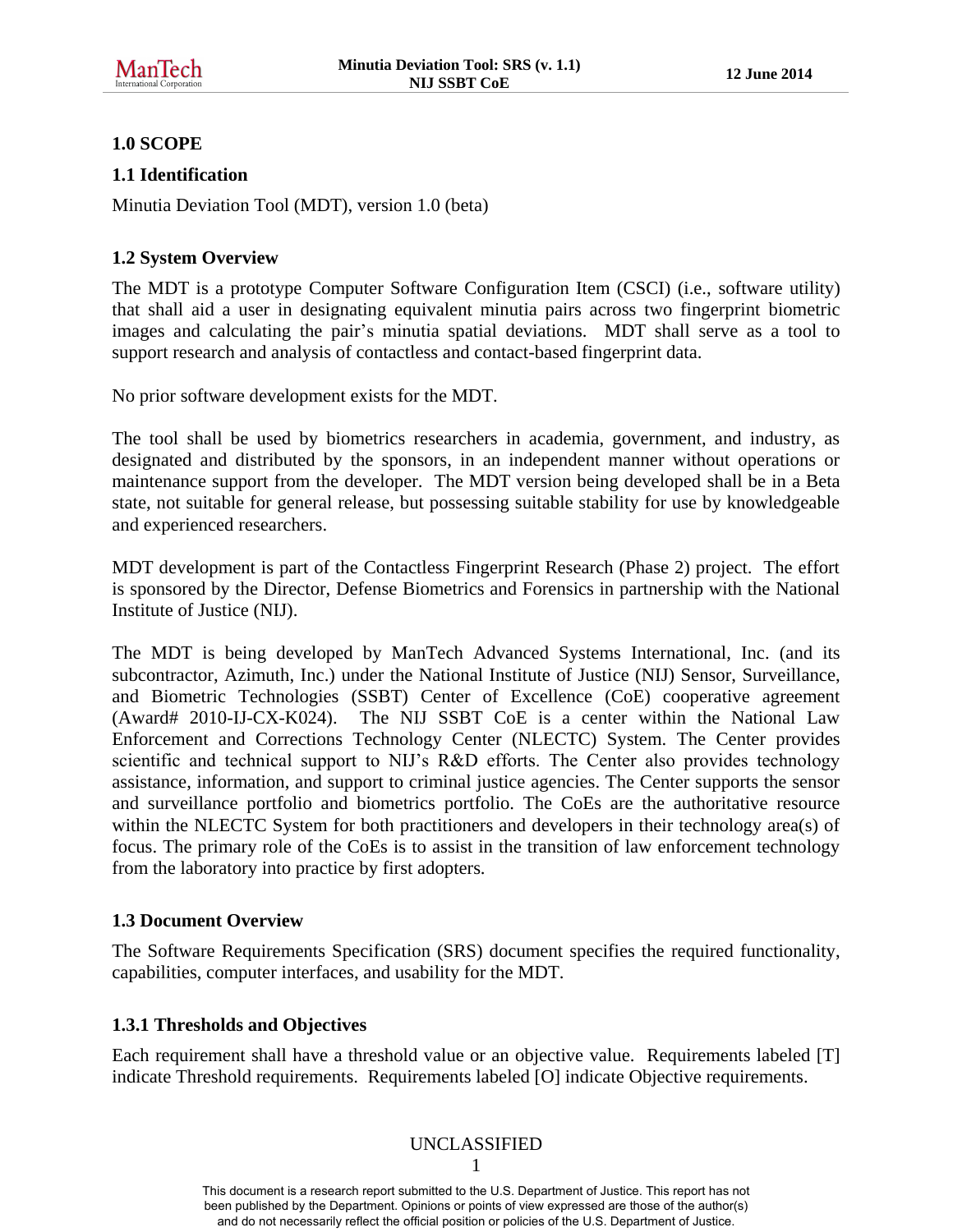For requirements, "threshold" shall mean the minimum acceptable value that, in the user's judgment, is necessary to satisfy the need.

The "objective" value is the value desired by the user, and the value the software tries to obtain. The objective value represents an incremental, operationally meaningful, time-critical, and/or cost-effective improvement to the threshold value of software requirements.

## UNCLASSIFIED

2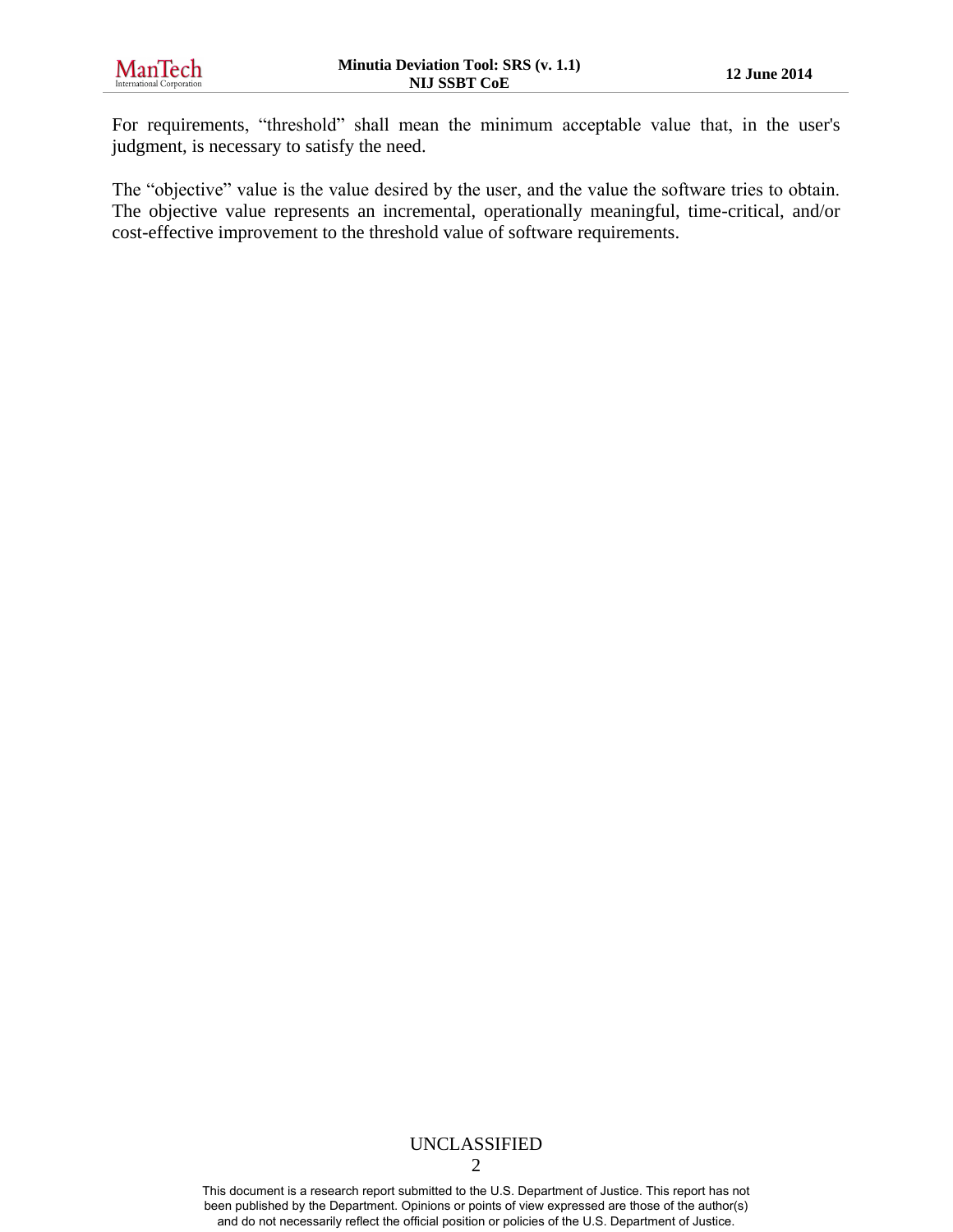#### <span id="page-8-0"></span>**2.0 REFERENCED DOCUMENTS**

- Department of Defense (DOD), *DI-IPSC-81433A Software Requirements Specification Data Item Description (SRS DID)* (December 15, 1999)
- National Institute of Standards and Technology (NIST), *ANSI/NIST-ITL 1-2011 Data Format for the Interchange of Fingerprint, Facial & Other Biometric Information* (January 2012)
- Federal Bureau of Investigation (FBI), *IAFIS-DOC-01078-9.3 Electronic Biometric Transmission Specification (EBTS) Version 9.3* (December 9, 2011)
- ManTech Advanced Systems International (MASI), *Contactless Fingerprint Research (Phase 2) Program Narrative – Draft V7* (January 15, 2014)
- MASI and Azimuth, Inc.; *Evaluation of Contact versus Contactless Fingerprint Data (Final Report v2)* (January 23, 2014)

## UNCLASSIFIED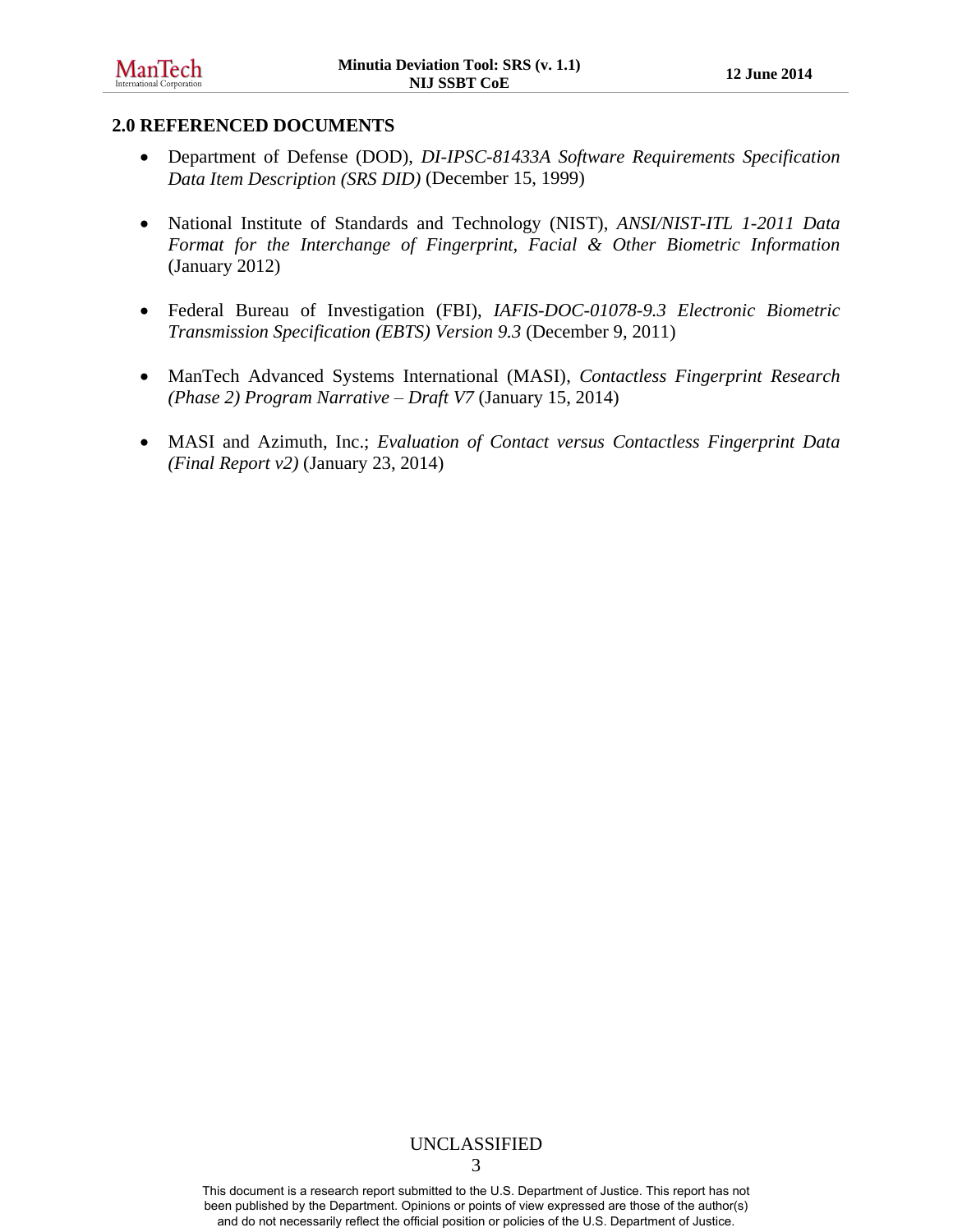#### <span id="page-9-0"></span>**3.0 REQUIREMENTS**

#### <span id="page-9-1"></span>**3.1 Required States and Modes**

No states or modes are required. [T]

## <span id="page-9-2"></span>**3.2 CSCI Capability Requirements**

#### <span id="page-9-3"></span>**3.2.1 Display Fingerprint Image and Minutiae [T]**

- a. The MDT shall open a pair of Latent Friction Ridge Features Search (LFFS) EBTS files (i.e., \*.lffs file format). [T]
- b. The MDT shall display the fingerprint image. [T]
- c. The MDT shall overlay associated minutiae to fingerprint in a graphical user interface (GUI). [T]
- d. The MDT shall allow individual minutia to be selected to display details (e.g., x, y, angle, classification, etc.) and any associated annotations. [T]

## <span id="page-9-4"></span>**3.2.2 Calculate Minutiae Deviations [T]**

- a. The MDT shall calculate the spatial deviations between a pair of minutiae selected on the two fingerprints. [T]
	- i. The MDT shall allow the user to select a baseline minutia using the GUI and mouse pointer. [T]
	- ii. The MDT shall allow the user to select a target minutia on the other fingerprint.  $[T]$
	- iii. The MDT shall calculate the spatial deviation. [T]
- b. The MDT shall present deviation results to the user in the GUI window. [T]

## <span id="page-9-5"></span>**3.2.3 Filter Minutia Deviations [O]**

- a. The MDT may allow a user to filter minutiae. [O]
	- a. The MDT may graphically mark minutia pairs as they are selected for deviation calculations and maintain a running graphical display of selected pairs. [O]
	- b. The MDT may keep track of calculated minutia deviations and the associated minutia pairs during the active session. [O]
	- c. The MDT may allow a user to filter the minutiae based on the calculated deviations or other minutia features by entering a filter parameter through the GUI interface controls. [O]
- b. The MDT may alter the displayed minutiae based on those pairs that satisfy the filter parameter(s). [O]
- c. The MDT may write an EBTS file or pair of files with only minutiae that satisfy the entered filter parameter(s). [O]

#### UNCLASSIFIED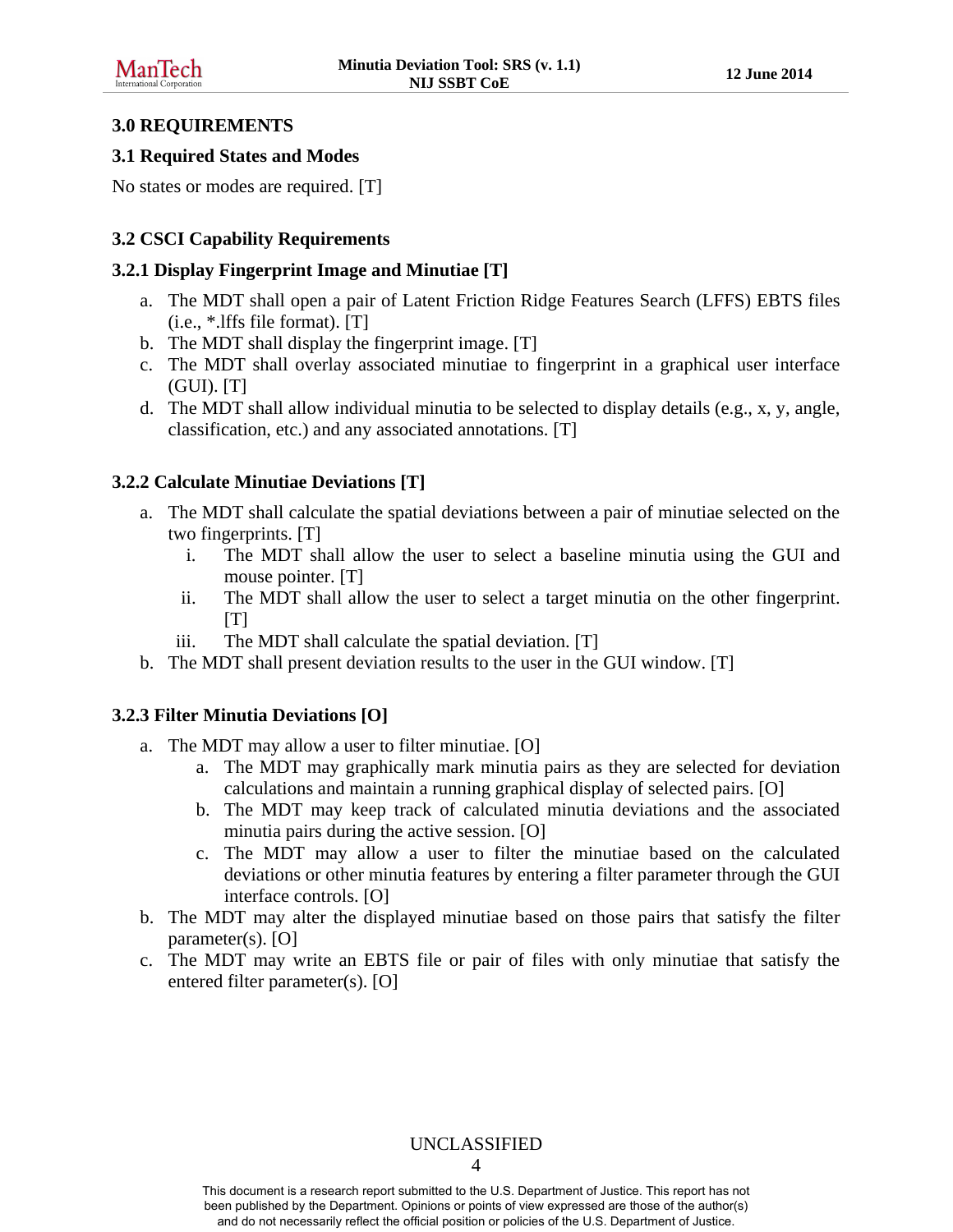#### <span id="page-10-0"></span>**3.3 CSCI External Interface Requirements**

#### <span id="page-10-1"></span>**3.3.1 Interface Identification and Diagrams**

- a. The MDT shall provide a GUI. [T]
- b. The MDT shall allow a user to manually open files from the local computer. [T]
- c. The MDT shall allow a user to manually save a results file to the local computer. [T]



**Figure 1: MDT External Interface Diagram** 

#### <span id="page-10-5"></span><span id="page-10-2"></span>**3.3.2 EBTS Files**

- a. The MDT shall open a pair of LFFS EBTS files (i.e., \*.lffs file format) for display within the GUI. [T]
- b. The MDT shall open an LFFS file that contains a valid Type-9 and Type-13 record, in accordance to ANSI/NIST-ITL 1-2011. [T]
- c. The MDT shall open an LFFS file that contains a valid Type-9 record, in accordance with ANSI/NIST-ITL 1-2011, and allow the user to then import an external image file (.bmp) for display [O].
- d. The MDT shall only be required to open LFFS files that contain Type-9 minutia records in one encoding standard; the specific minutia standard is Field Block 9.300-9.399 – Extended Feature Set (EFS) standard Profile 2: Quick Minutia Search. [T]
- e. The MDT may allow a user to save an EBTS file that has had minutiae deleted from the originally opened file due to user interactions or deviation filtering. [O]

## <span id="page-10-3"></span>**3.3.3 Deviation Log File**

a. The MDT shall allow a user to save a text file containing a log of minutiae pairs with details and the resulting deviation calculations from the current user session. The text file will be in a table structured format suitable for viewing in a common office spreadsheet software program. [T]

#### <span id="page-10-4"></span>**3.3.4 Session File**

- a. The MDT shall allow a user to save a session file containing all data from the LFFS files, Deviation Log file, and any actions taken within the session by the user that resulted in a change state. The specific file data format and structure is to be left to the design. [T]
- b. The MDT shall allow a user to open a session file and resume the viewing and/or analysis of fingerprint image and minutia data in accordance to the describe CSCI capabilities. [T]

## UNCLASSIFIED

5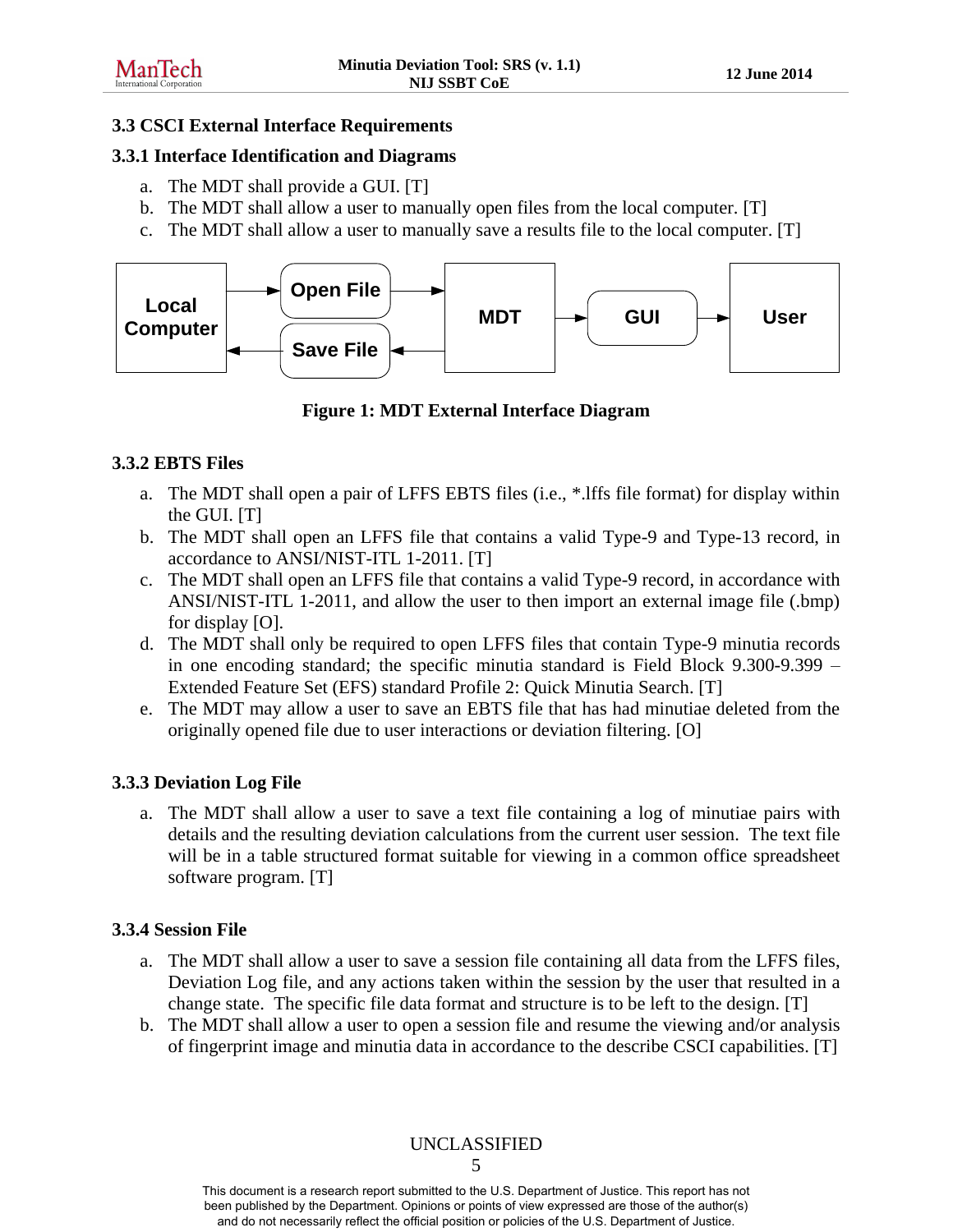#### <span id="page-11-0"></span>**3.4 CSCI Internal Interface Requirements**

No internal interface requirements for the MDT.

## <span id="page-11-1"></span>**3.5 CSCI Internal Data Requirements**

No internal data requirements for the MDT.

## <span id="page-11-2"></span>**3.6 Adaptation Requirements**

No adaptation requirements for the MDT.

#### <span id="page-11-3"></span>**3.7 Safety Requirements**

No safety requirements for the MDT.

#### <span id="page-11-4"></span>**3.8 Security and Privacy Requirements**

- a. MDT will not provide per-user security setting. [T]
- b. MDT will be able to operate in a standard DoD Information System (IS) Environment.  $[T]$

#### <span id="page-11-5"></span>**3.9 CSCI Environment Requirements**

a. MDT will operate in an office environment. [T]

#### <span id="page-11-6"></span>**3.10 Computer Resource Requirements**

#### <span id="page-11-7"></span>**3.10.1 Computer Hardware Requirements**

a. MDT shall operate on a standard Government desktop computer. [T]

#### <span id="page-11-8"></span>**3.10.2 Computer Hardware Resource Utilization Requirements**

- a. MDT will require a minimum 100 Megabytes (MB) of RAM. [T]
- b. MDT will require a minimum 200 MB hard drive. [T]

#### <span id="page-11-9"></span>**3.10.3 Computer Software Requirements**

- a. MDT will run in the Microsoft Windows 7 operating system. [T]
- b. MDT will require Microsoft .Net Framework 4. [T]

#### <span id="page-11-10"></span>**3.10.4 Computer Communications Requirements**

a. MDT shall not provide any network functionality. [T]

#### UNCLASSIFIED

6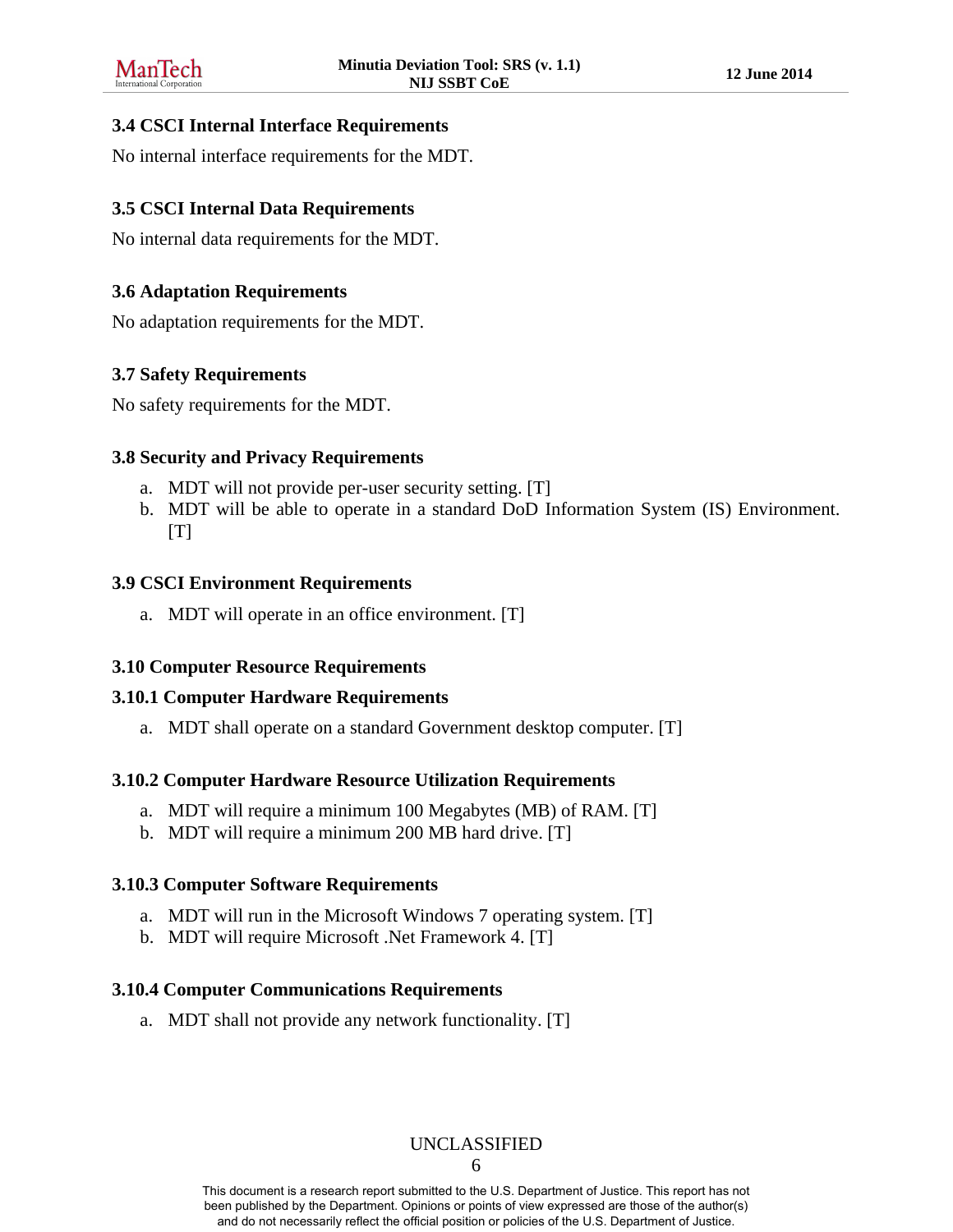#### <span id="page-12-0"></span>**3.11 Software Quality Factors**

a. Due in part to the prototype/research nature of this effort, the MDT will utilize a Spiral development methodology. This will provide the best methodology to support the development of the current version 1.0 (Beta) development, while still allowing for the capture, planning, and implementation of future revision of the MDT tool. [O]

## <span id="page-12-1"></span>**3.12 Design and Implementation Constraints**

#### <span id="page-12-2"></span>**3.12.1 Hardware Design Constraints**

The hardware/operating system for the MDT shall meet the following minimal system requirements:

- a. Microsoft Windows 7 or higher [T]
- b. X86 Dual Core Processor [T]
- c. 2 Gigabytes (GB) Memory [T]
- d. 30 GB Hard drive [T]

#### <span id="page-12-3"></span>**3.12.2 Software Constraints**

- a. MDT will execute on a Windows 7 or higher compatible computer system. [T]
- b. MDT will use a Windows Standard user interface. [T]
- c. An effort will be made to develop all software for the MDT using C# computer language. If insurmountable problems occur interfacing  $C#$ , MDT, and Windows, the  $C/C++$ computer languages will be used as an alternative. [O]

#### <span id="page-12-4"></span>**3.13 Personnel-Related Requirements**

No personnel-related requirements for the MDT.

#### <span id="page-12-5"></span>**3.14 Training-Related Requirements**

No training-related requirements for the MDT.

#### <span id="page-12-6"></span>**3.15 Logistics-Related Requirements**

No logistics-related requirements for the MDT.

#### <span id="page-12-7"></span>**3.16 Other Requirements**

No other requirements for the MDT.

#### <span id="page-12-8"></span>**3.17 Packaging Requirements**

a. The MDT will be delivered on 2 compact discs (CDs). One CD will contain the application. The second CD will contain the source code and documentation for MDT

## UNCLASSIFIED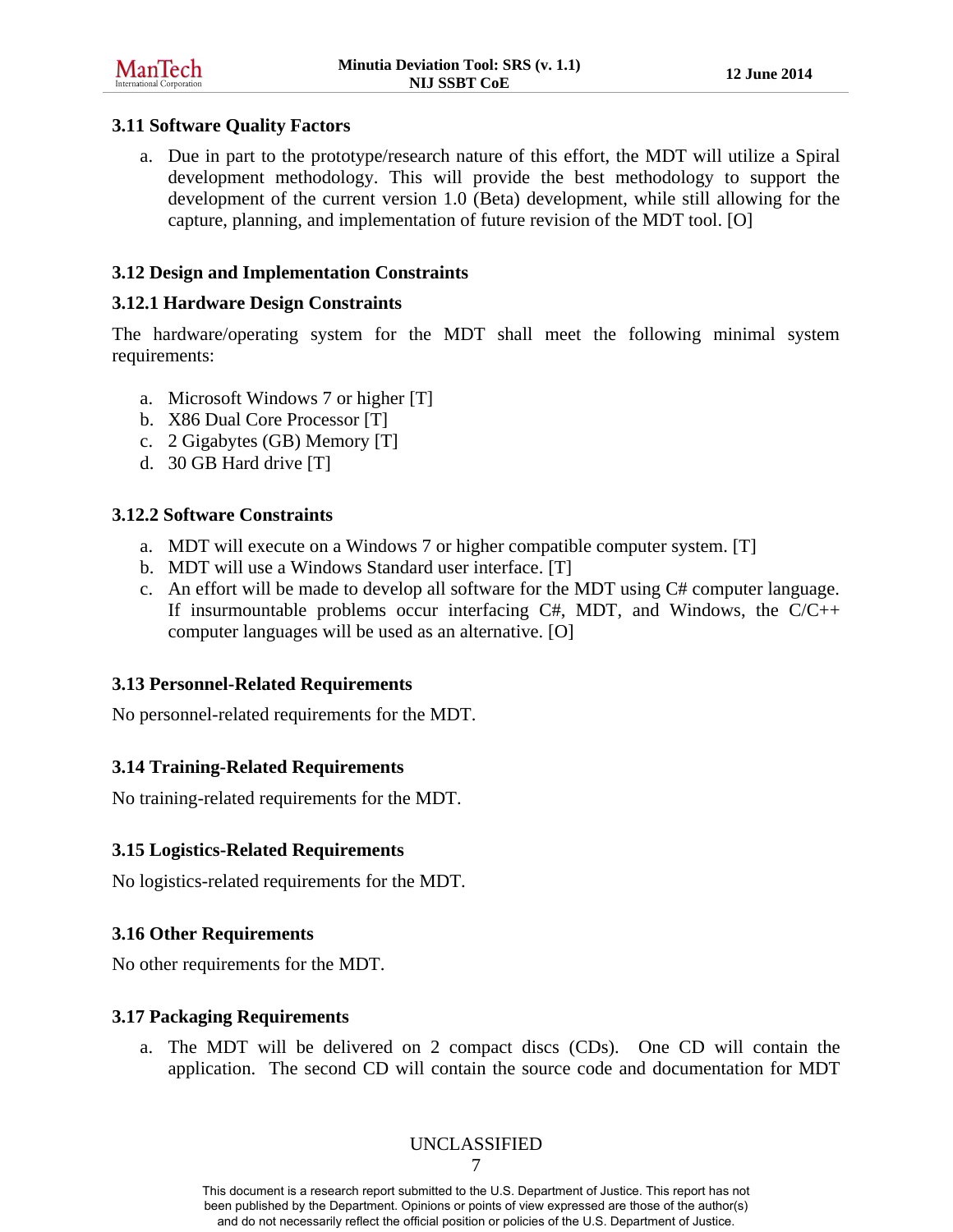tool delivered on disc one. Upon sponsor written request the delivery can be made electronically as an alternative to the CD delivery. [T]

#### <span id="page-13-0"></span>**3.18 Precedence and Criticality of Requirements**

All requirements have equal weight.

## UNCLASSIFIED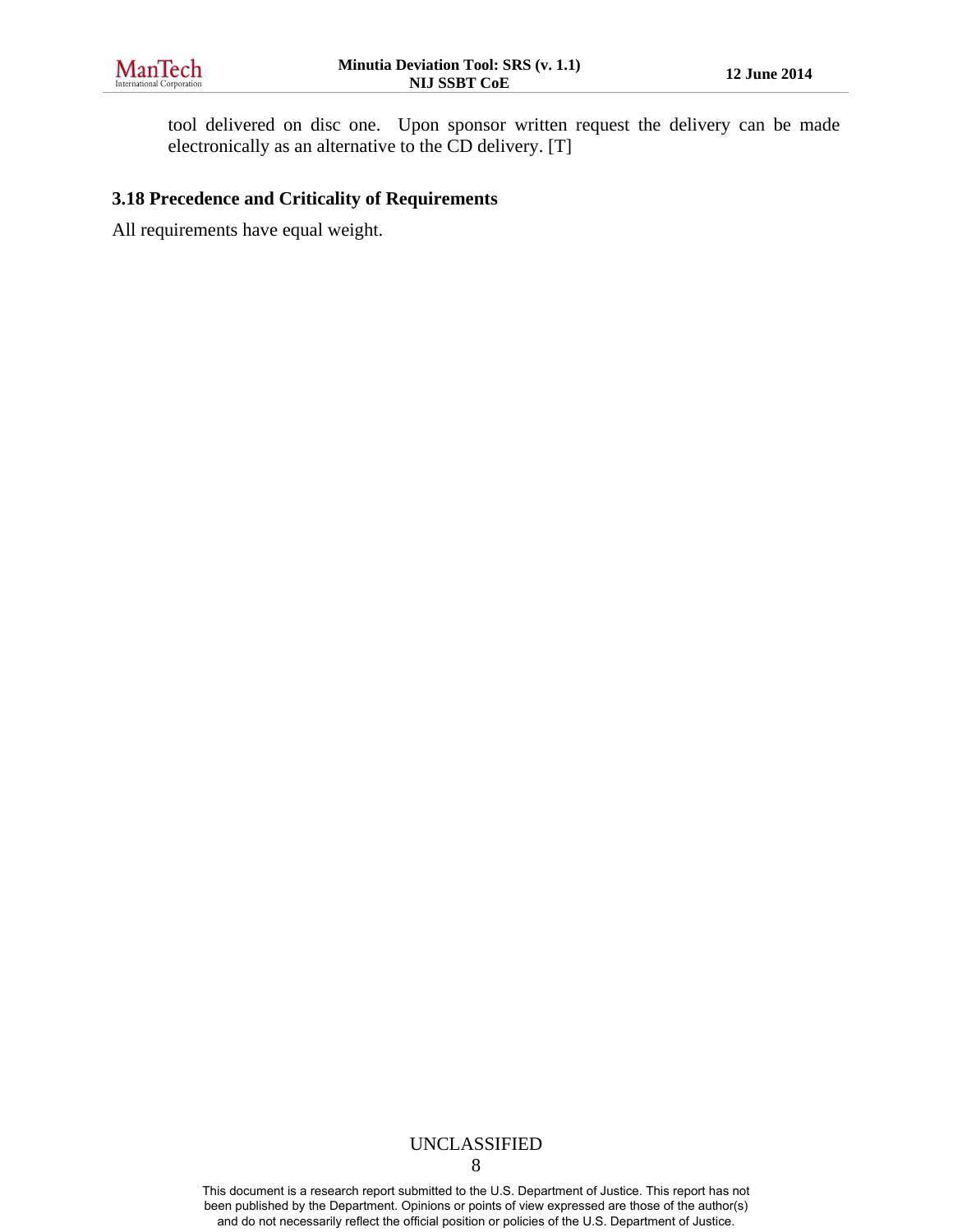## <span id="page-14-0"></span>**4.0 QUALIFICATION PROVISIONS**

a. The MDT shall be demonstrated to representatives of the government sponsors to verifying the CSCI capabilities. [T]

## UNCLASSIFIED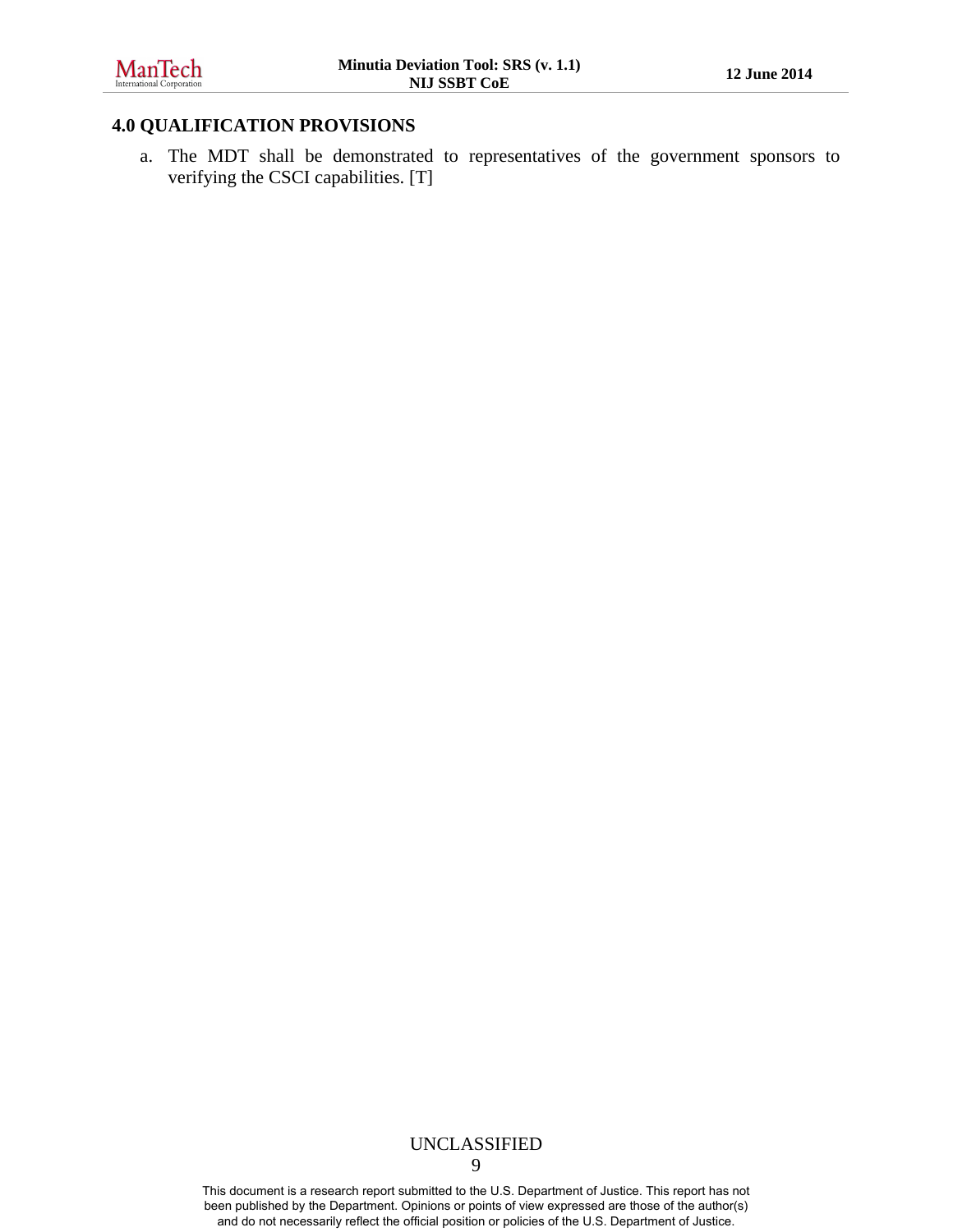## <span id="page-15-0"></span>**5.0 REQUIREMENTS TRACEABILITY**

<span id="page-15-1"></span>

| ID No.         | <b>Section</b> | <b>Requirement</b>                     | <b>Source / Reference</b> |
|----------------|----------------|----------------------------------------|---------------------------|
|                | 3.2.1          | Display Fingerprint Image and Minutiae | <b>Program Narrative</b>  |
| $\overline{2}$ | 3.2.2          | <b>Calculate Minutiae Deviations</b>   | Program Narrative         |
| 3              | 3.2.3          | <b>Filter Minutia Deviations</b>       | Program Narrative         |
| 4              | 3.3.2          | <b>EBTS</b> Files                      | ANSI/NIST-ITL 1-2011      |
| 5              | 3.3.3          | Deviation Log File                     | Program Narrative         |
| 6              | 3.3.4          | <b>Session File</b>                    | Program Narrative         |

#### **Table 1: Listing of Requirements and Sources**

#### UNCLASSIFIED 10